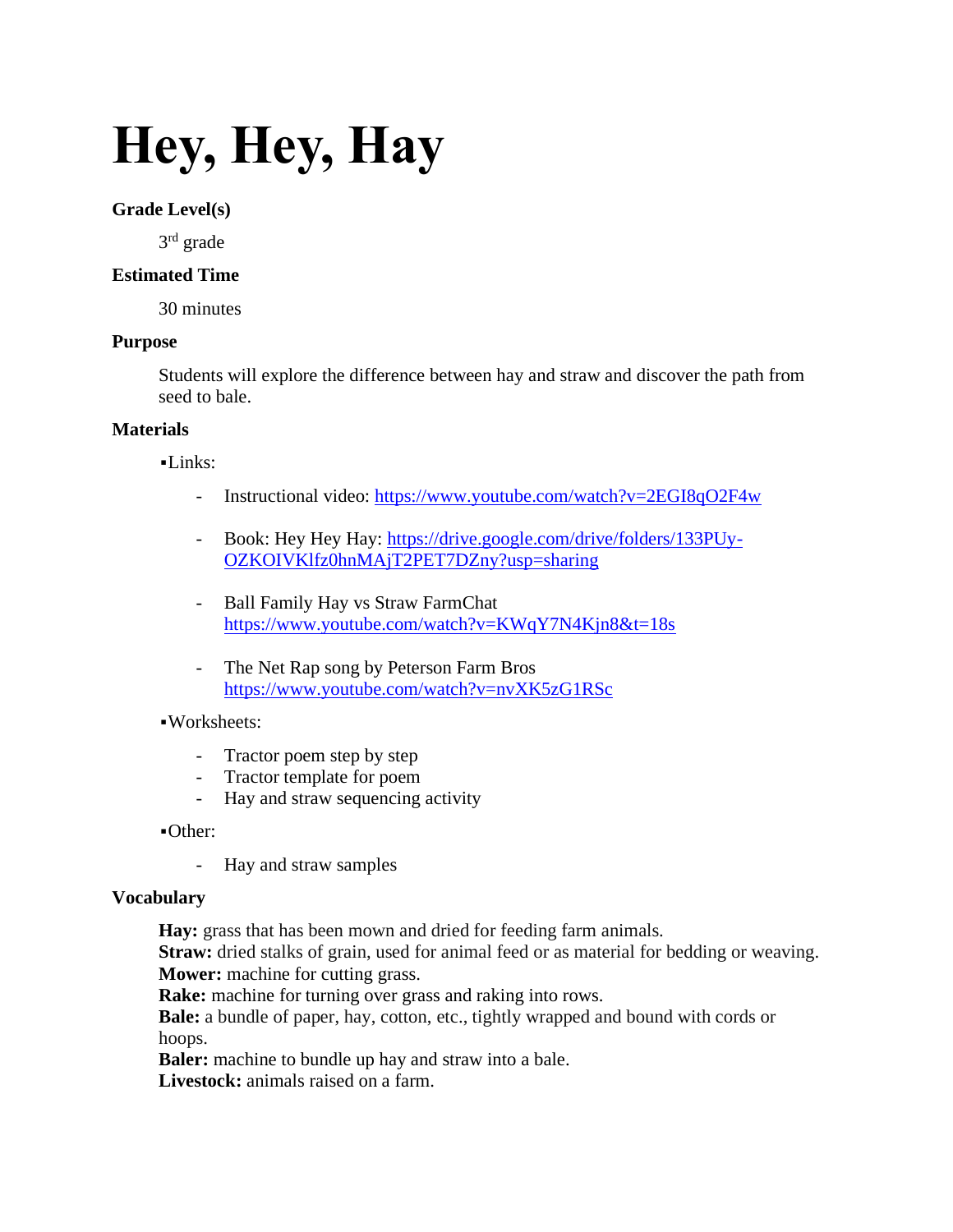#### **Interest Approach – Engagement**

- Show the students they hay and straw samples. Ask the students to identify each sample. What is this crop used for?
- Watch the Ball Family FarmChat. Ask the students to review the process of growing and harvesting hay.
- What machines were used? How do you believe technology has changed over time? Do farmers still make small square bales when they have the technology to make large round bales? How do the farmers move the bales? What is the netting for?

# **Background - Agricultural Connections**

Hay and straw are grown very similarly but often serve different purposes. Today, many farmers grow hay to feed livestock and straw is used as bedding or to make products like straw hats. Straw is the **dried stalks of cereals while hay is dried grasses and legumes**. Straw is nutritionally poor compared to hay. Usually straw is yellow or golden colored while quality hay is green in color.

First farmers plant grass or cereal seeds, this can be done in the fall or spring. It is important to allow enough time for germination and plant growth before the first frost.

The grass and cereal plants begin to grow just like our yards. Farmers will take the first cutting in early summer. Many farmers will try to make 2-4 cuttings throughout the summer and early fall.

Machines used to harvest: first the farmer will mow, second, they will rake, and the last step is to bale.



# **Procedures**

- 1. Read or watch the read aloud video- Hey, Hey, Hay!
	- Recap with the students to verify comprehension. What happened in the story? Why did the family grow hay?
- 2. Watch the instructional video if opting out of zoom chat.
- 3. Hand out the harvesting hay and straw machine sequencing activity. Ask the students to glue the pictures in sequence order from seed to bale.